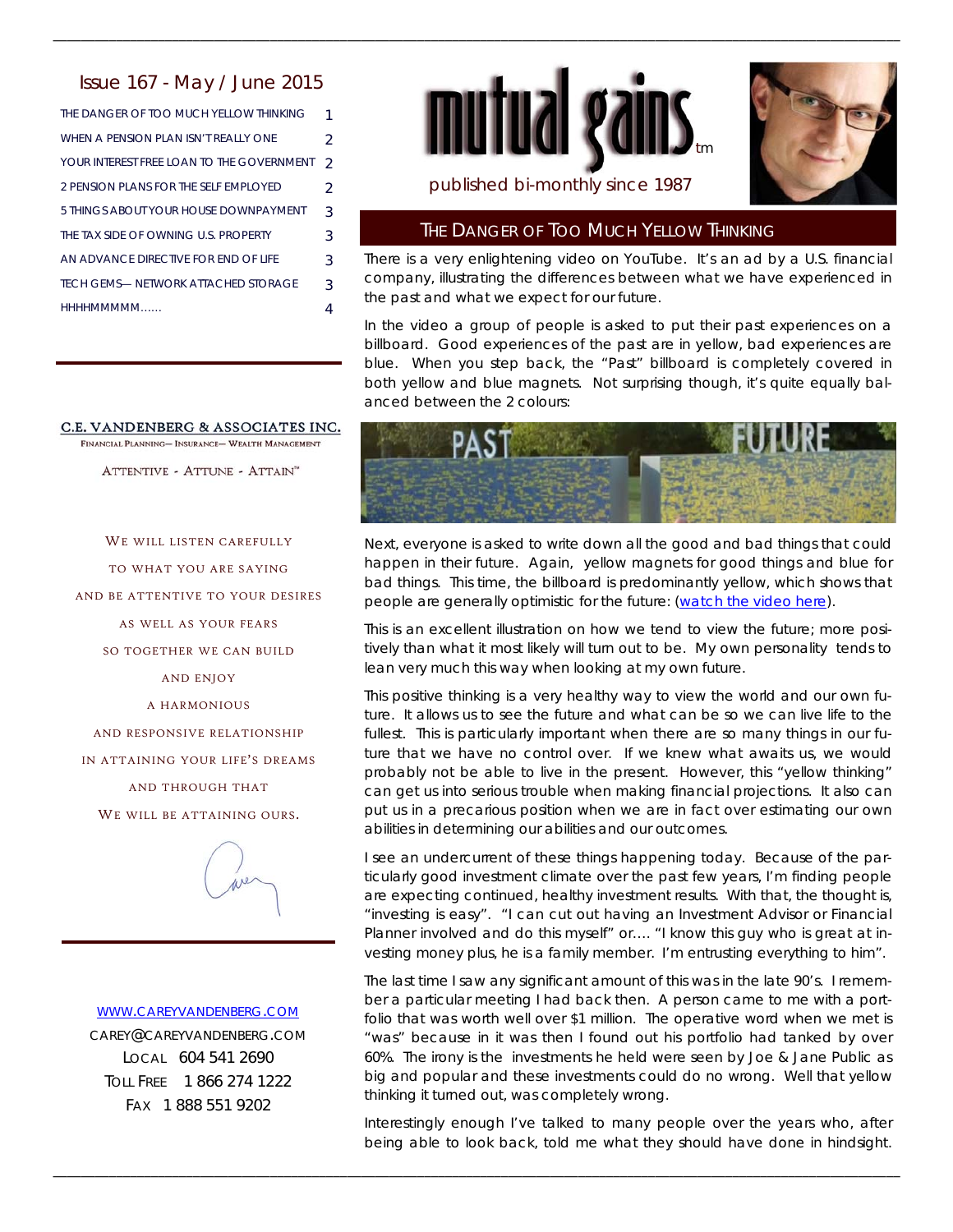*(Continued from page 1)* 

The thing about expectations of the future and not having other people involved is that our human nature tends to think yellow. This is why I have many people I rely on for their investment management expertise for my client's portfolios. Having several of the most talented investment managers in Canada if not the world is simply prudent because it takes out the biggest risk to our financial lives; too much yellow thinking. The bigger danger is that most people don't realize it until it's too late.

\_\_\_\_\_\_\_\_\_\_\_\_\_\_\_\_\_\_\_\_\_\_\_\_\_\_\_\_\_\_\_\_\_\_\_\_\_\_\_\_\_\_\_\_\_\_\_\_\_\_\_\_\_\_\_\_\_\_\_\_\_\_\_\_\_\_\_\_\_\_\_\_\_\_\_\_\_\_\_\_\_\_\_\_\_\_\_\_\_\_\_\_\_\_\_\_\_\_\_\_\_\_\_\_\_\_\_\_\_\_\_\_\_\_\_\_\_\_\_\_\_

# WHEN A PENSION PLAN ISN'T REALLY ONE (CALLING A SPADE A SPADE)

It used to be that when you worked for a company, you and your employer paid into a plan that, upon retirement, you would get a fixed amount of money per month paid to you and you would receive that monthly income for the rest of your life. That kind of plan is called a "defined benefit plan"; "defined", how much monthly income you will get and that you will get the "benefit" for your entire retired life. As well, that monthly income will go up every year as inflation (the cost of groceries, gas, etc.) goes up\*\*. The investment decisions within the plan are taken care of for you.

Today, generally speaking, only those working for the government or a large trade union will have a "defined benefit" pension plan. Everyone else, even some of the largest companies with employees in Canada, now have "defined contribution" pension plans for their employees. Strangely enough, that plan you may have at work may still be called a "pension plan" however, I think the title "pension" in this case is very misleading. It is better and more accurate to look at a "defined contribution" pension plan as a Group RRSP which is frankly much closer to what it actually is.

A Group RRSP is a retirement savings plan that a company may set up for the employees where they do exactly the same things as a "defined contribution" pension plan. Contributions go into the plan and the employee has to make their own investment choices. Because of that, the employee or member lives and dies by the choices they make. When they retire, the value of their own plan is what they get. Often, upon retirement, they most likely will transfer it to their own RRSP (albeit a "locked in" RRSP instead of a regular one). From there they will have to manage the portfolio and the retirement income they will get from the plan, most often with the ongoing guidance of a Financial Planner. If that doesn't really sound like a pension plan to you it is because (in my opinion)…. it isn't (in the traditional sense).

\*\* Many of these plans have been revised so that cost of living increases aren't automatic and are based on the financial health of the pension plan. This is a significant change that could mean a monthly pension plan that is much less than what it said when you retired.

# HOW TO STOP GIVING THE GOVERNMENT AN INTEREST FREE LOAN

When you get an income tax refund, you have in fact lent the amount of your refund to the government at 0% interest. Sure, it may feel good to get a nice tax refund in the spring, but it is one of those small disadvantages you may be doing to yourself every year. There is a simple way to get an even better result.

The money the government is refunding back to you is actually money that they have owed you for as long as 12 months. Many people use tax refunds as a forced savings plan on which they use the money for a holiday or to make a big purchase however, there is a better way to do it. Here's how.

With a 11213 form, you Request to Reduce Withholding Tax At Source. "At Source" being when your employer does payroll. On this form you write down the amount of any tax deductions you normally put on your income tax return. Things like, RRSP contributions, interest on investment loans, child care expenses etc. This form is sent to to CRA, they approve it and then send authorization to your employer to deduct less tax from every pay cheque. You then take the amount your pay cheque has increased every month because of "tax savings at source" and have that amount automatically withdrawn from your chequing account twice per month and put into a savings or investment account.

Reducing withholding tax at source gives you the ability to have this money paid to you sooner. With it, you earn interest, dividends or capital gains on those dollars. If you don't, the government is going to continue to use your tax refund for their benefit and pay you back what is owed to you next spring. That sounds like a bad deal to me.

# 2 PENSION PLANS FOR THE SELF EMPLOYED

Most self employed people with healthy incomes contribute money to their RRSP mainly for tax deductions today but as well, to build a nest egg that will give them a monthly income at retirement. There is an alternative to the RRSP which can be more advantageous in both these regards. It is called the Personal Pension Plan (PPP).

The PPP is for professionals or self employed people with corporations who have a healthy income history and are over the age of about 40. Money is paid out of the person's corporation into a PPP creating a tax deduction for the corpo-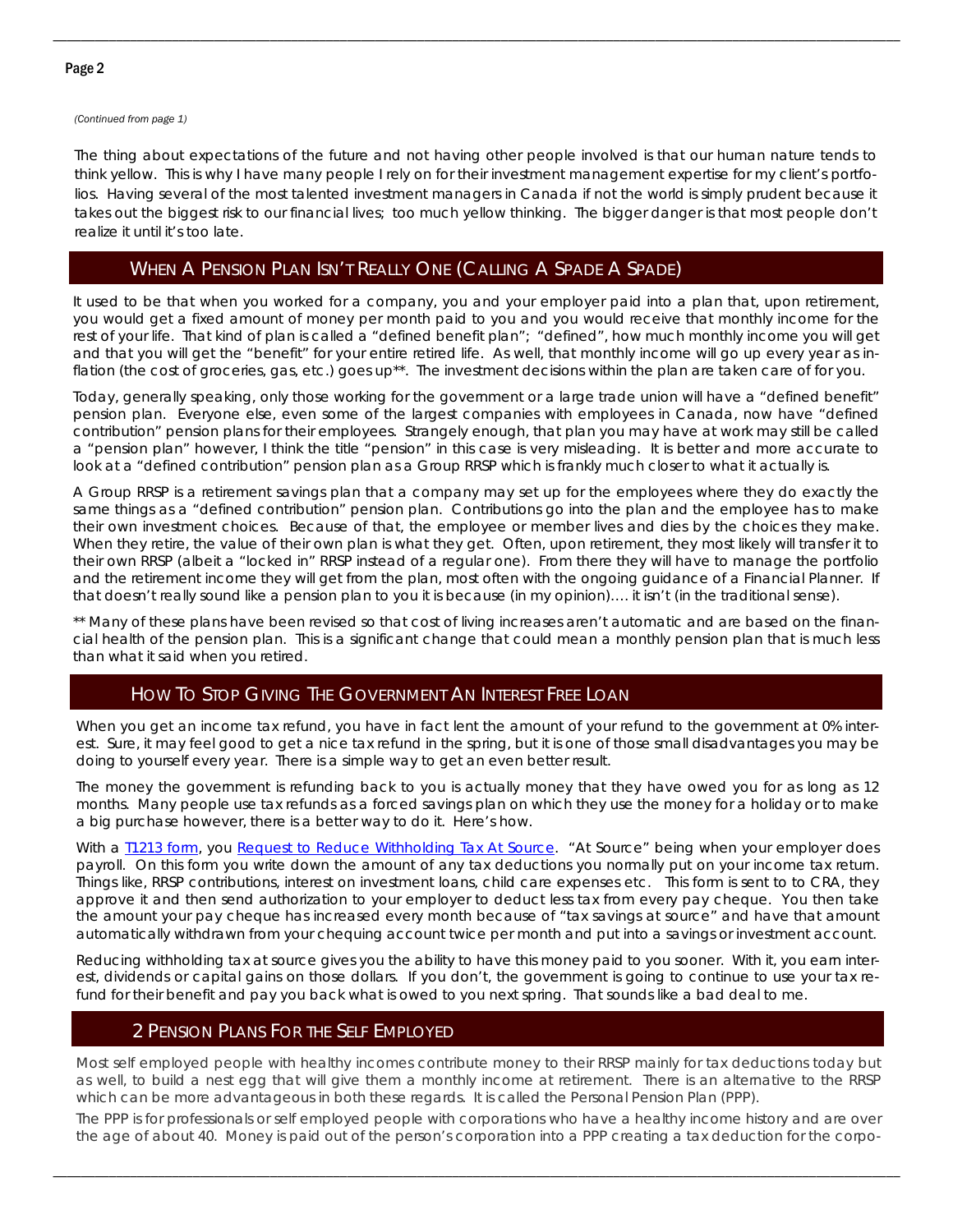ration. This lowers its taxable income and its tax bill. All costs associated with the PPP are deductible by the person's corporation.

\_\_\_\_\_\_\_\_\_\_\_\_\_\_\_\_\_\_\_\_\_\_\_\_\_\_\_\_\_\_\_\_\_\_\_\_\_\_\_\_\_\_\_\_\_\_\_\_\_\_\_\_\_\_\_\_\_\_\_\_\_\_\_\_\_\_\_\_\_\_\_\_\_\_\_\_\_\_\_\_\_\_\_\_\_\_\_\_\_\_\_\_\_\_\_\_\_\_\_\_\_\_\_\_\_\_\_\_\_\_\_\_\_\_\_\_\_\_\_\_\_

There is a similar thing to the PPP called an Individual Pension Plan (IPP) . The PPP however gives the corporation more flexibility in how much money is paid every year into the plan. With the IPP the amount is fixed based on actuarial calculations, making it more like a traditional pension plan. The biggest advantage to both however is to put much more money into one of these plans then you can with an RRSP giving you more tax deductions (to your own company) and give you a higher retirement income.

# 5 THINGS YOU NEED TO KNOW ABOUT YOUR DOWNPAYMENT ON A HOME

Banks and other mortgage lenders are required to verify where you got the down payment for your home purchase. They need this verify that you aren't borrowing your down payment which could change the lending ratios they must adhere to, to reduce their lending risks. Here is what you may need:

- $\Rightarrow$  A 3 month history of any bank accounts and where you have been saving your down payment. It must show that it is in your name.
- $\Rightarrow$  If you had large deposits, you need to show where the money came from.
- $\Rightarrow$  If the down payment was a gift, you need to have a letter from whomever gave you the money saying that.
- $\Rightarrow$  If the Home Buyers Plan is being used (withdrawal from RRSP), it must have been in the RRSP for 90 days at least.
- $\Rightarrow$  You'll need an additional 1.5% of the purchase price to cover closing costs.

# THE TAX SIDE OF OWNING U.S. PROPERTY

Many people I know own property in the U.S. As a financial advisor, I did a lot of buying of U.S. real estate investments on behalf of my clients in the early to mid 90's due to the Savings & Loan Crisis when property values cratered.

A person buying a property with the intention of renting it out has to file a form 1040NR every year which is a U.S. nonresident income tax return. On it, you report gross income from the property but you can also deduct against the income, expenses like insurance, utilities, mortgage interest, property taxes, repairs, maintenance and depreciation of the building. In the end you could end up with a loss for income tax purposes. If you don't file this income tax return to the IRS then they can file it on your behalf. If they do, they won't take your deductions into account so you will pay tax on the gross rent you received.

For your Canadian income tax return you need to include the fair market value of the property and the income that had been generated from it. If you don't file, you could be penalized up to \$2,500 for each year you don't.

If you sell the property in less than a year, you will pay tax on the net gain, anywhere from 10—39.6%, depending on the sale price. If the property is held longer the tax rate is 15%. Any tax you pay to the IRS is offset by the tax you owe in Canada. In other words, you generally aren't paying more tax than if you had just owned the property in Canada.

# HAVE AN ADVANCE DIRECTIVE FOR END OF LIFE WISHES

If you are someone who agrees with the statement, "I don't want to be kept alive by machines" then an Advance Directive is what you should have as part of your Will. An Advance Directive is simply instructions laying out exactly under what circumstances you would not want to be kept alive. This normally involved things like a ventilator to keep you breathing, IV medications to maintain life and reduce pain as well as feeding tubes. It is also helpful to let those closest to you know what those wishes are so they collectively can be your voice should they be faced with having to fulfill what you would have wanted done because you can't speak for yourself.

# TECH GEMS— NETWORK ATTACHED STORAGE (NAS)

With more an more people using "the cloud", data is moving away from paper. As well, there is a need to have data stored in one place so you can access it anywhere from any device in the household. A NAS drive is the way to have your own cloud with as much space as you want. For our office we have a Synology DS713+ NAS. Our 6 devices can connect anywhere in the world to all of our files, pics and music. The NAS can be controlled from anywhere on the planet through a web portal. Our NAS also has RAID1 (as do our office PC's). This is where you have 2 hard drives that are identical to each other; 1 continues to copy the other as data is added. If one fails, you don't miss a beat. Just put in a new hard drive. Despite that protection, we still back up everything to another location. If you are relying on keeping more and more data on your electronic devices, a NAS will do it better than anything else, quite seamlessly.